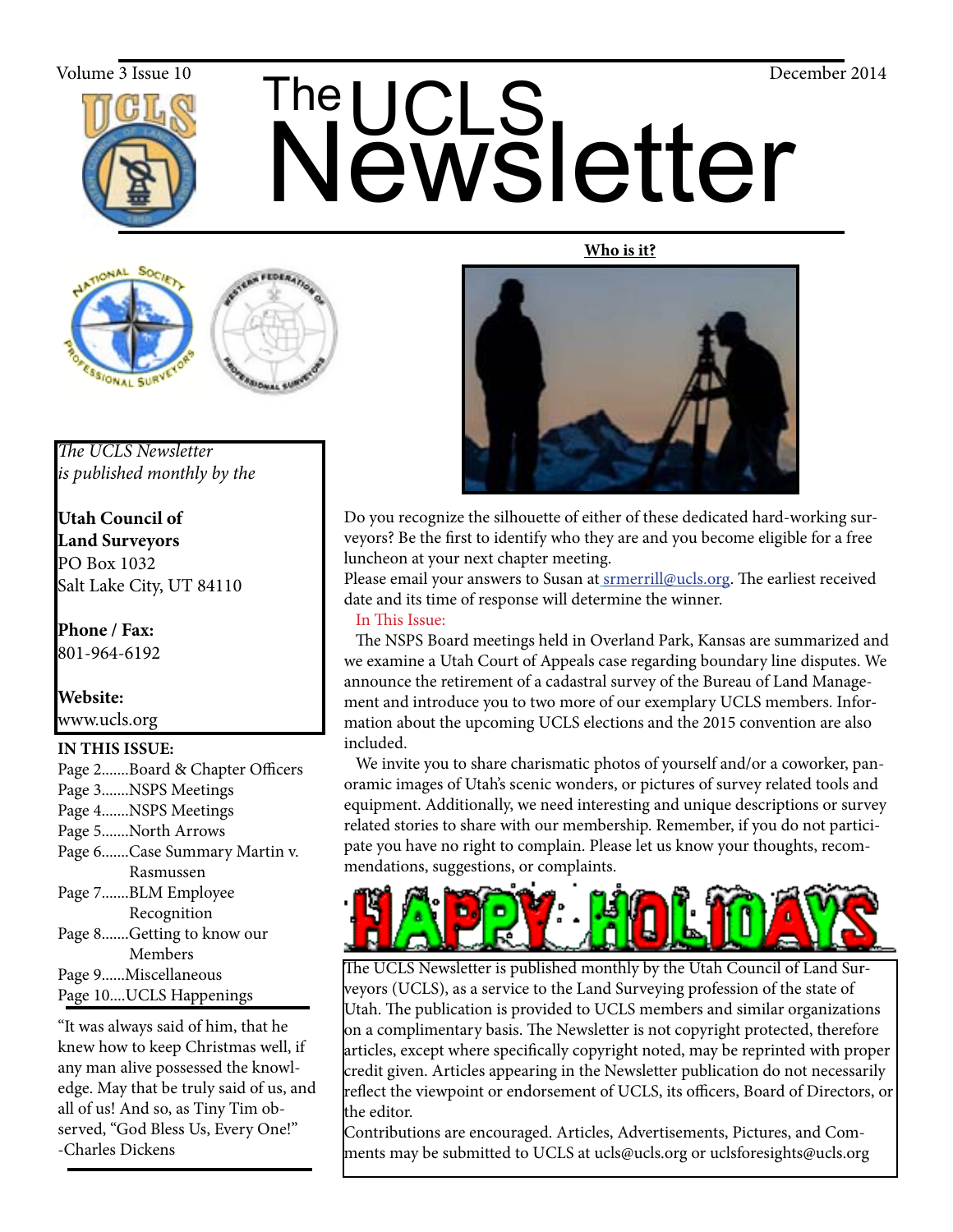Board/Committees Volume 3 Issue 10 December 2014 The UCLS *Newsletter*

#### **UCLS Executive Board 2014**

#### **Color Country Chapter Representative**

**State Chair**

Kenneth Hamblin (CC) 59 N. 2120 East Circle St. George, UT 84790 Business: (435) 673-3075 khamblin@infowest.com

#### **State Chair Elect**

Scott Woolsey 43 S. 100 E. Suite 100 St. George, UT 84770 Business: (435) 628-6500 Fax: (435) 628-6553 scottwoolsey@alphaengineering.com

#### **Past State Chair**

Ernest Rowley (GS) 3648 W. 6050 S. Roy, UT 84067 Business: (801) 399-8353 Fax: (801) 399-8316 erowley@co.weber.ut.us

#### **NSPS Governor**

Steven Keisel (SL) 604 S. Blossom Circle Fruit Heights, UT 84037 Business: (801) 468-2043 Fax: (801) 468-2045 skeisel@slco.org

#### **West Fed Representative**

Michael W. Nadeau (SL) 5226 W. Ashland Rose Dr. Herriman, UT 84065 Business: (801) 569-1315 Fax: (801) 569-1319 mikenadeau.ucls@gmail.com

#### **Book Cliffs Chapter President**

Ryan Allred P.O. Box 975 Duchesne, UT 84021 Business: (435) 738-5352 Fax: (435) 738-5722 dallred@ubtanet.com

#### **Book Cliffs Chapter Representative**

David Kay 85 S. 200 E. Vernal, UT 84078 Business:(435) 789-1017 Fax: (435)789-1813 dkay@uintahgroup.com

#### **Color Country President**

Todd Jacobsen 2458 Scenic Drive Santa Clara, UT 84765 Business: (435) 627-4124 Fax: (435) 627-4133 tjacobsen@sgcity.org

Roger Bundy 257 Prickley Pear Drive Washington, UT 84780 Business: (435) 673-2918 Fax: (435) 673-2918 rbsurveying@awinets.com

**Utah Council of Land Surveyors Executive Board and Committees**

#### **Golden Spike President**

David K. Balling 198 E. Shadowbrook Lane Kaysville, UT 84037 Business: (801) 295-7237 dkballing@msn.com

#### **Golden Spike Chapter Representative**

Val Schultz 2096 W. 5750 S. Roy, UT 84067 Business: (801) 399-8018 Fax: (801) 825-1320 vschultz@co.weber.ut.us

#### **Salt Lake Chapter President**

Brad Mortensen 3268 S. 930 W. Syracuse, UT 84075 Business: (801) 882-6385 btmort@earthlink.net

#### **Salt Lake Chapter Representative** Dale Robinson

12227 S. Business Park Dr., #220 Draper, UT 84020 Business: (801) 523-0100 Fax: (801) 523-0990 drobinson@sunrise-eng.com

#### **Timpanogos President**

Bradly D. Daley 3814 Sage vista Lane Cedar Hills, UT 84062 Business: (801) 566-5599 Fax: (801) 566-5581 bdaley54@msn.com

#### **Timpanogos Chapter Representative**

Jim Kaiserman 1020 Sage Circle Heber City, UT 84032 Business: (435) 657-3222 Fax: (435) 657-3207 jkaiserman@co.wasatch.ut.us

#### **Administrative Secretary**

Susan Merrill PO Box 1032 Salt Lake City, UT 84110 (801) 964-6192 srmerrill@ucls.org

**Treasurer** Brad Mortensen (SL) 3268 S. 930 W. Syracuse, UT 84075 Business: (801) 363-5605 Fax: (801) 363-5604 btmort.earthlink.net

## **Chapter Vice Presidents:**

John R. Slaugh jrs@timberlinels.com **Color Country** Bob Hermandson bobh@bushandgudgell.com **Golden Spike** Chris B. Balling chris.balling@guestar.com **Salt Lake** Joe D. Richardson rsinc2002@hotmail.com **Timpanogos** Kevin Bishop kevin.oakhills@gmail.com

#### **Chapter Secretary/Treasurer**

**Book Cliffs** Arneldon T. Davis ndavis@sbtnet.com **Color Country** Brad Peterson brad@developmentsolutions.co **Golden Spike** Travis Gower gwlsurvey@gmail.com **Salt Lake** Darlene Jeffreys ostaja@me.com **Timpanogos** Chad Poulsen chad@lei-eng.com

#### **Committees & Committee Chairs**

**Legislation** Doug Kinsman dkinsman@co.tooele.ut.us **Education** Dan Perry perrydl@uvu.edu **Publication** Steve Keisel svkeisel@gmail.com **Standards & Ethics** Steve Dale Steve.Dale@wvc-ut.gov

 Tim Prestwich tprestwich@rivertoncity.com **Membership** David Balling dkballing@msn.com **Public Relations** Randy Smith rdsmith@utah.gov **Testing** Darryl Fenn dfenn@merid-eng.com **Workshop & Convention** Ron Whitehead

 ron2@washco.state.ut.us **Historical** K. Greg Hansen gregh@haies.net **Construction Survey**

#### David Mortensen DMortensen@bushandgudgell.com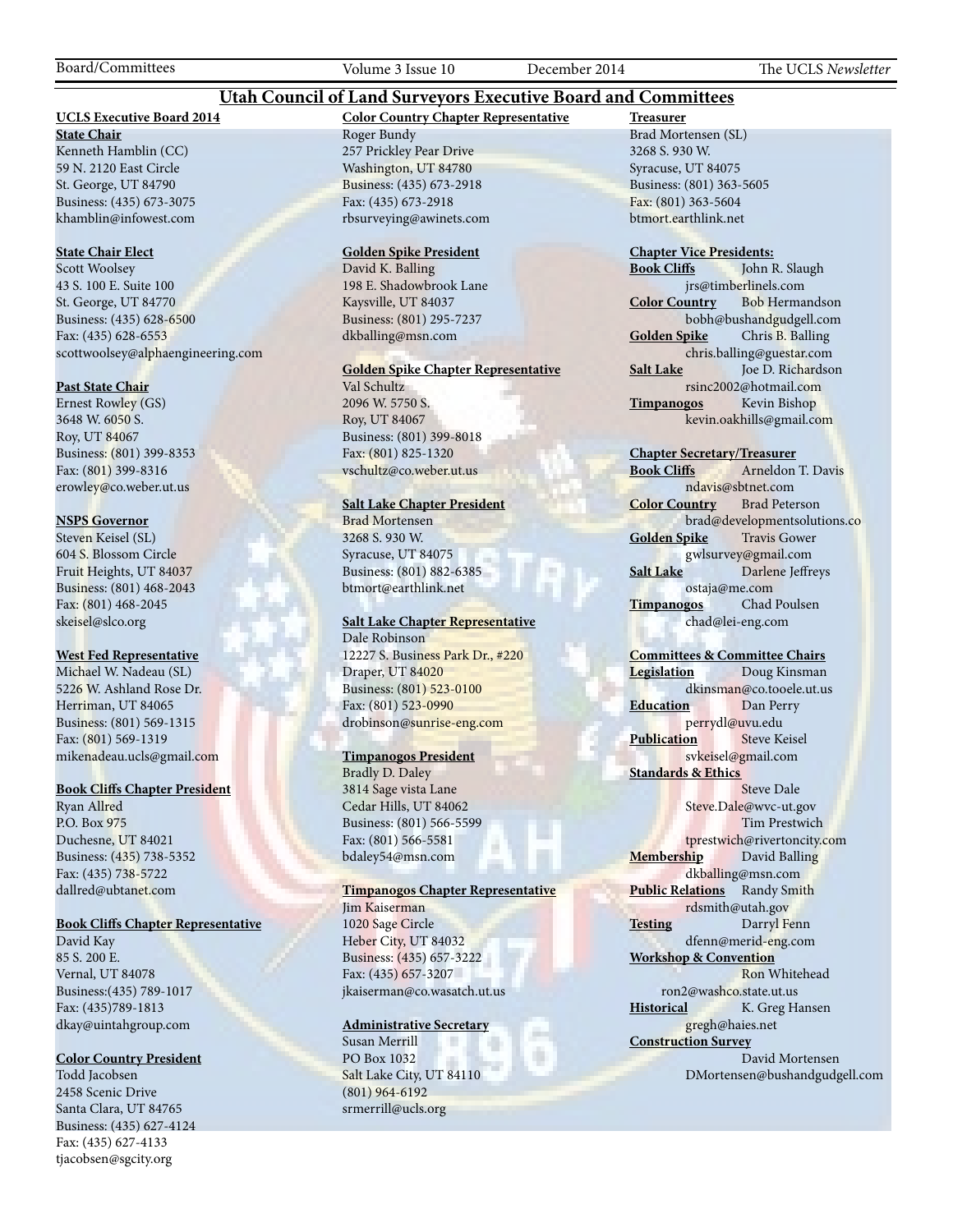## NSPS BOARD OF DIRECTOR'S SUMMARY

OCTOBER 24, 2014 – OVERLAND PARK, KANSAS

By Steve Keisel, NSPS Governor/Director - Utah

#### EXCOM Minutes:

- New MOU to be drafted with AAGS
- Spring 2015 Conference/Business Meetings Washington DC area
- Fall 2015 Business Meetings to take place during the Ohio Land Surveyor's Conference at the Kalahari Resort in Sandusky, OH on October 8-10, 2015
- NSPS asks that each Governor/Director review the Conflict of Interest policy made available at the meetings to ensure compliance

#### Meeting Notes:

- Lisa Isom of Assurance Risk Managers gave a short presentation on the NSPS Insurance Program
- Henry Kuehlem the definition of surveying in the Federal Highway Act falls under Engineering Services
- Texas and Iowa will be the next states to join the 100% Membership program with California declining
- Ed O'Brien reported that Engineering Surveys remains within the NCEES Model Law but the new NCEES President will reopen the review of the classification
- NGS collaboration will continue with NSPS educating the profession regarding the upcoming changes to the national datums

#### Board Actions:

- 2015 NSPS Budget passed
- John Warren asked for input on the State President Forum at the NSPS Business Meetings
- Spring 2015 Conference/Business Meetings to take place in the Washington DC area in mid-April with involvement with MAPPS, NGS and Homeland Security as partners
- Joe Dolan reported on COFPAES and the involvement with issues involving land surveyors
- John Palietello provided information regarding the extensive activity of the Joint Government Affairs Committee and reiterated the importance of our political involvement on Capitol Hill
- Spring 2015 will be the last traditional meeting with Governor's and Director's meetings
- Potential MOU's will need to be reviewed by the Membership Committee to confirm percentage of membership to determine voting rights

The Board of Directors passed the following motions:

#### NSPS Appointments to the CST Board

*Re-appointment of Celeste Van Gelder for the term of 2015 to 2018*

Providing NSPS Membership to CSTs who maintain their certification on an annual basis *Increase CST Annual Certification Fee to \$40 for those CST members who qualify for Associate Membership. The certification fee will be waived if they join NSPS through the 100% program.*

*Administration of the program would occur as part of the existing CST certification process. With CST renewals, NSPS will determine if they belong to NSPS through their state, and if so - waive the annual fee. The states would treat the member like any other associate members who opts into the NSPS program.*

#### Geodetic Certification Program

*Whereas the NSPS ad-hoc Geodetic Certification Committee has submitted the NSPS and AAGS Geodetic Certification Program as described in the Geodetic Certification Program Description dated August 13, 2014 submitted to the NSPS Board of Governors on October 23, 2014. It is moved that the committee be directed to develop an NSPS and AAGS plan of implementation. This plan with expected costs will be presented to the NSPS Board of Directors for their approval prior to the actual implementation.*

#### Creation of a Public Relations materials and idea section on the NSPS website

*The NSPS Board of Directors directs the NSPS office staff to create an area on the NSPS website to publish Public Relations information and documentation along with any contact details that is provided by NSPS Board members, State Executives, member surveyors and other sources deemed relevant to the Public Relations of the Profession of Land Surveying by the NSPS Public Relations Committee.*

#### Creation of a Public Relations Award

*The NSPS Board of Directors directs the Public Relations Committee to create an award and award criteria for the best Public Relations project of the year for the Profession of Land Surveying*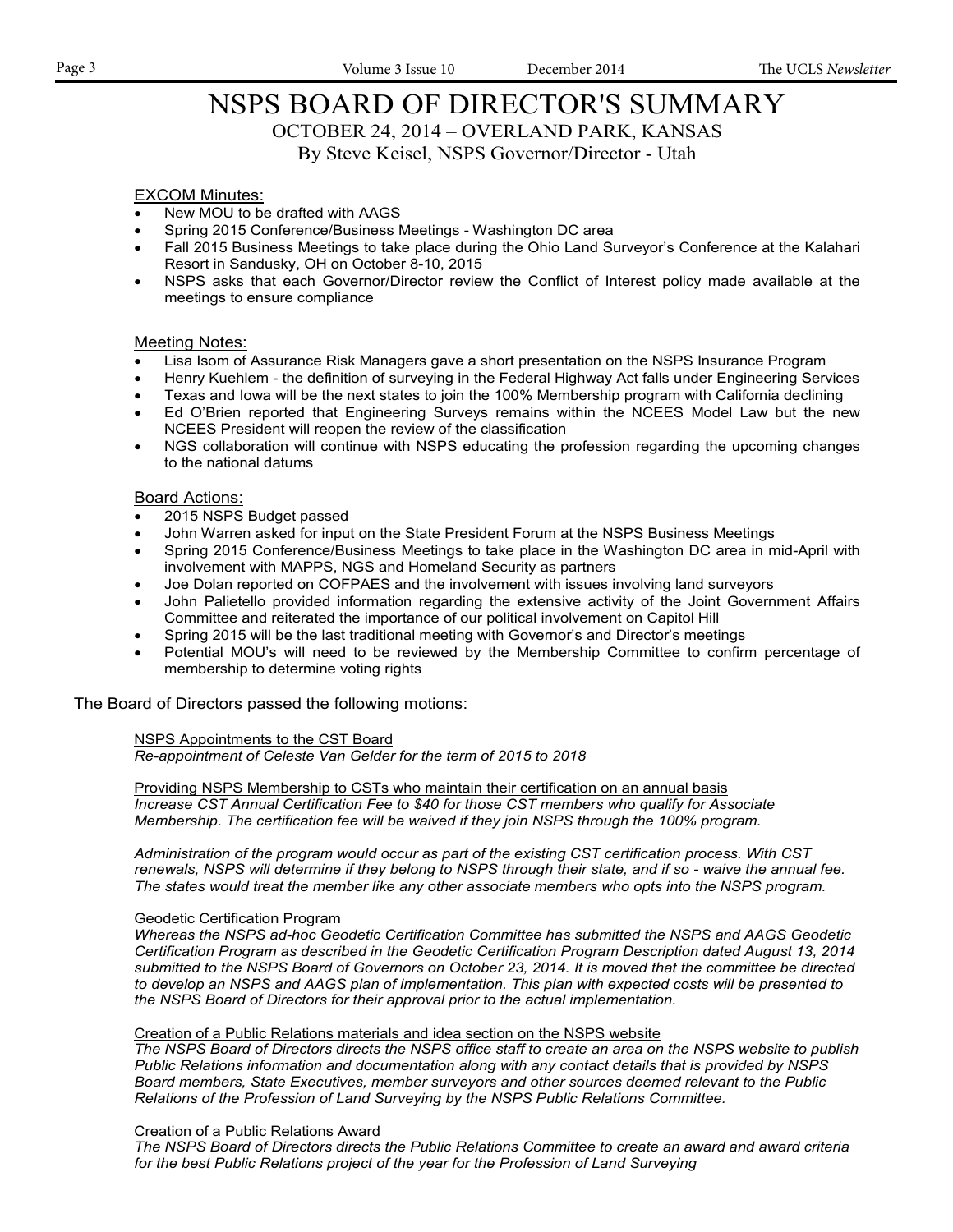#### Pre-service Education Requirement for Licensure as a Land Surveyor

*Replace the existing NSPS education policy with the following language: "The official position of the National Society of Professional Surveyors shall be that a Bachelor's Degree in Surveying, Surveying Engineering, or Surveying Engineering Technology be the minimum educational requirement for licensure as a Land Surveyor in all jurisdictions."*

#### Feasibility Study for an NSPS on-line Peer Reviewed Applied Geomatics Journal

*The National Society of Professional Surveyors direct the NSPS Education Committee to study the feasibility of creating an on-line peer reviewed journal with the title of "Journal of Applied Geomatics," or other similar name. This study shall include an analysis of volunteer needs, paid staff time needs, and budget implications, and shall be submitted to the Board of Governors at or before its spring 2015 meeting*

#### NSPS Meeting Summaries

*A member designated by the NSPS Board of Directors or elected by the NSPS Membership will provide to NSPS staff, within a 30-day period after the bi-annual meetings, a summary of the meeting and a copy of all*  final approved motions to be disseminated to all State Executives, NSPS staff, Governors, Board of *Directors, and EX-Com members.*

#### New NSRS 2022 Datum Model Law

*Whereas NGS will be updating the NAD83 to a more geocentric datum in about 2022; Be it resolved that NSPS develop a model law for use by the state legislatures for their proper use of the National Spatial Reference System, the appropriate projection(s) and vertical datum(s) in their state. Appropriate realizations would include projections similar to the current State Plane Coordinate System. They should guide generalpurpose projections useful for GIS and influence the definition and use of local Low Distortion Projections. All legislated projections should be relative to the contemporary National Spatial Reference System promulgated by the NGS and thereby have explicit one-to-one correlations between them.*

#### Use of Robert's Rules of Order

*Be it resolved that NSPS formally adopt Robert's Rules of Order as the rules of order for its meetings. Said resolution shall be reflected in the Policies and Procedures of the National Society of Professional Surveyors. (Whenever there is a direct conflict between the by-laws or written Policies & Procedures and Robert's Rules, the by-laws or written policies take precedence over Robert's Rules.)*

#### NSPS Strategic Plan

*The NSPS Boards of Governors/Directors approve the Strategic Plan as presented.*

#### NSPS Bylaw Amendment – Split the Secretary/Treasurer's office into two separate offices

*Move that the Board of Directors approve to amend the NSPS Bylaws by taking all references within the Bylaws to the position of Secretary/Treasurer and or Secretary-Treasurer and separating them into two individual officer positions of Secretary and Treasurer and make all the appropriate changes to language throughout the entire bylaws document to allow for this change.*

#### Change the number of Directors to be appointed to the Excom Committee

*Move that the NSPS BOD approve amending the wording of Article IV Section 4 of the bylaws "They shall, at the Annual Meeting, select two members of the Board of Directors to serve on the Executive Committee." by replacing the word two with the word four State Directors.*

#### **Elimination of Area Directors**

*Move that the NSPS BOD approve amending the bylaws by removing all references and language relating to the position of Area Director from the entire NSPS Bylaws document.*

#### Elimination of the Board of Governors

*Move that the NSPS Board of Directors approve amending the bylaws by removing Article VII (Board of Governors) in its entirety, as well as all other references to the BOG and the BOG Chairman and BOG Secretary from the entire NSPS Bylaws document.*

#### Non-voting representation of non 100% member states.

*Move that the NSPS BOD amend the bylaws by inserting new language within Article VIII Institutional Affiliation "to allow any affiliate not participating in the 100% Membership Program the offer to send an*  individual, in a non-voting capacity, to the Annual Spring and Fall business meetings to represent that *affiliate for the sole purpose of bringing forth any issues that they feel should be addressed by NSPS.*

The Nomination Committee announced the following slate for voting in 2015:

President Elect - Tony Cavell (LA), Glen Thurow (NM) Vice President – Jan Fokens (MI), Henry Dingle (SC) Secretary – Larry Graham (KS), Tim Burch (IL) Treasurer – John Fenn (MI), Bob Miller (PA)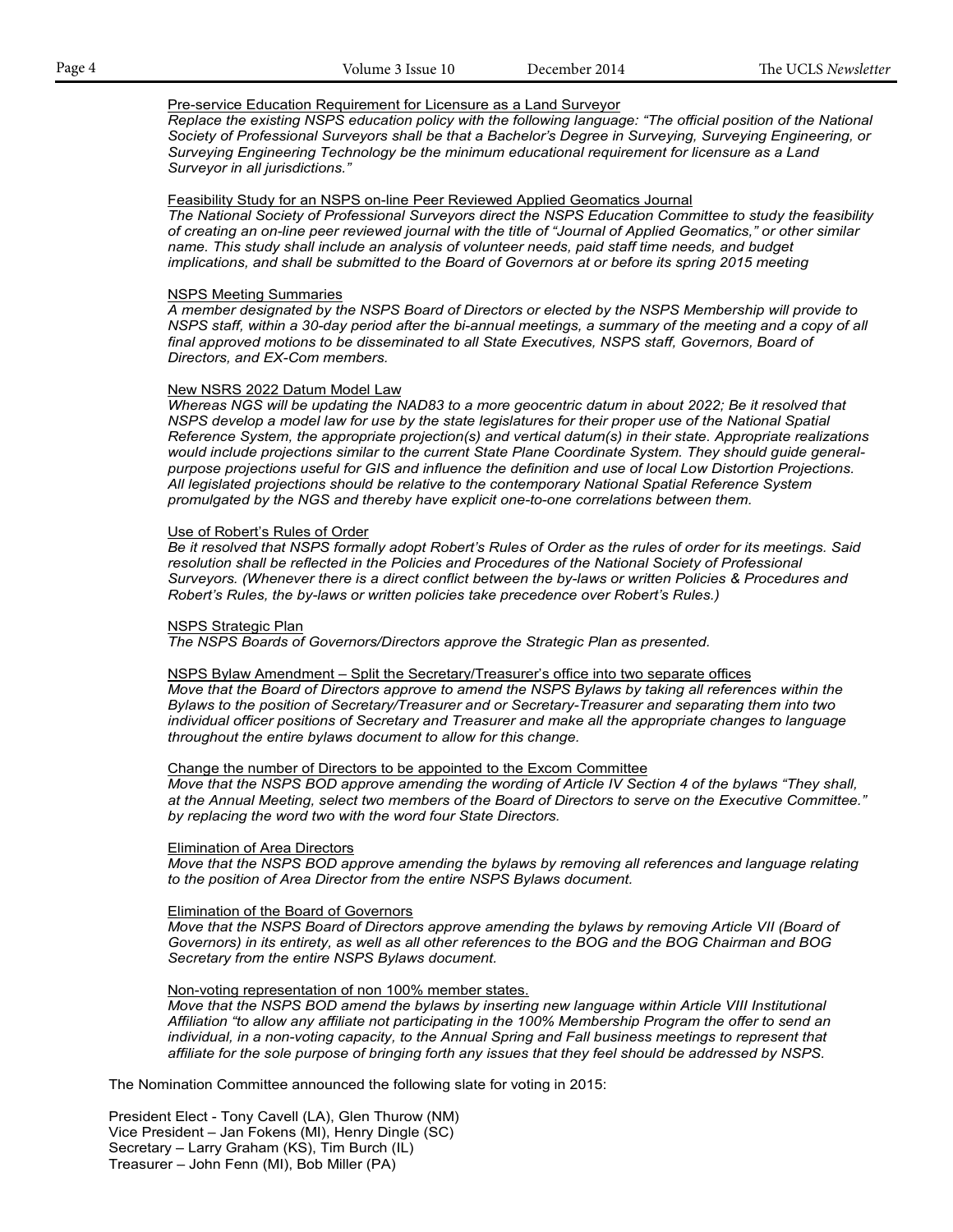| Page 5 | Volume 3 Issue 10 | December 2014 | The UCLS Newsletter |
|--------|-------------------|---------------|---------------------|
|        |                   |               |                     |

## **Which North Arrow belongs to which company?**

|                                   | A          | B                                                                                          | C                                                                                                                                                                                                                                                                                                                                                                                                                                                                                 | D | E |                                                                                                                                                                  |
|-----------------------------------|------------|--------------------------------------------------------------------------------------------|-----------------------------------------------------------------------------------------------------------------------------------------------------------------------------------------------------------------------------------------------------------------------------------------------------------------------------------------------------------------------------------------------------------------------------------------------------------------------------------|---|---|------------------------------------------------------------------------------------------------------------------------------------------------------------------|
| AEP com                           |            |                                                                                            |                                                                                                                                                                                                                                                                                                                                                                                                                                                                                   |   |   |                                                                                                                                                                  |
| $\overline{2}$<br>GMc2            |            |                                                                                            |                                                                                                                                                                                                                                                                                                                                                                                                                                                                                   |   |   |                                                                                                                                                                  |
| 3<br>Intermountain<br>Surveying   |            |                                                                                            |                                                                                                                                                                                                                                                                                                                                                                                                                                                                                   |   |   |                                                                                                                                                                  |
| 4<br>Valley<br>Engineering        |            |                                                                                            |                                                                                                                                                                                                                                                                                                                                                                                                                                                                                   |   |   |                                                                                                                                                                  |
| 5<br><b>DePriest</b><br>Surveying |            |                                                                                            |                                                                                                                                                                                                                                                                                                                                                                                                                                                                                   |   |   |                                                                                                                                                                  |
| Answers on page 7                 |            |                                                                                            |                                                                                                                                                                                                                                                                                                                                                                                                                                                                                   |   |   |                                                                                                                                                                  |
| Just my two cents!                | -Anonymous | 'Getting to know you" column makes them out to be unwilling to participate in the council! | <b>Email from our members</b><br>With all due respect, I somewhat take offense to your statement in the November Newsletter that just because some of the membership does not want to be in your<br>Maybe some people, like myself, don't particularly want, or need our names and pictures in the lime light! Others might want or need this but not everyone is the<br>"same and this certainly doesn't mean that those who don't are "unwilling to participate in the council. |   |   |                                                                                                                                                                  |
|                                   |            |                                                                                            | <b>UCLS Response</b><br>It has never been our intention to offend anyone. If we have - we sincerely apologize and ask for your forgiveness.                                                                                                                                                                                                                                                                                                                                       |   |   |                                                                                                                                                                  |
|                                   |            | did participle, said they would not be a part of the UCLS committee or run for office.     | Recently, UCLS conducted a benefit and salary survey. Disappointingly, only a third of our members participated in this survey. Additionally, a third of those who                                                                                                                                                                                                                                                                                                                |   |   | We cannot change the newscapiting or degine of our membership but bone that perticipation will encourage athere to do more Individually we will fail together we |

 We cannot change the personalities or desires of our membership but hope that participation will encourage others to do more. Individually, we will fail together we can be strong.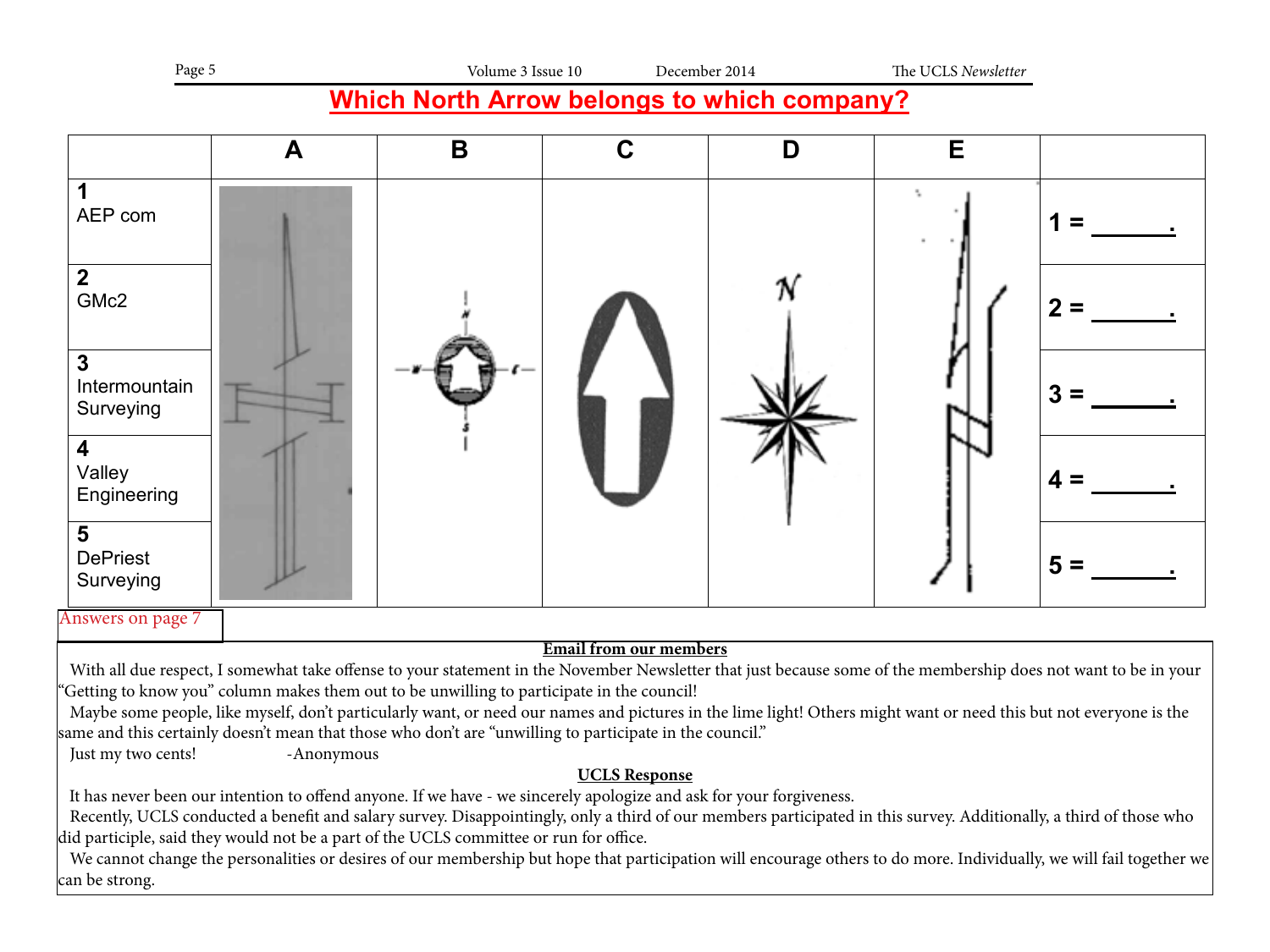## **New Case Summary — Martin v. Rasmussen**

**Utah Court of Appeals**

#### **August 21, 2014**

**2014 UT App 200** (Click for full text of Opinion) http://www.utcourts.gov/opinions/appopin/martin082114.pdf

This case arose from a proposed settlement of a boundary dispute. The parties own adjoining lots in a subdivision. A fence had been constructed about five feet from the actual lot line, increasing one lot while diminishing the other. The dispute became quite heated, and the parties wound up in lawsuit.

The defendants, who were the owners "losing" property because of the fence, offered to convey a five-foot strip of their lot in order to settle the suit. After the offer was made, however, the defendants discovered that the conveyance would cause their lot to drop below the minimum allowable lot size, creating an illegal (or noncomplying) lot. Before the offer was accepted, the defendants withdrew it, but the plaintiff's accepted it anyway, and the district court concluded that the offer was valid despite the illegality, because the parties could seek a variance of the minimum lot size.

The Court of Appeals agreed, holding that even though the offer technically created an illegal lot, the problem could be solved by obtaining a variance. The Court reasoned that even though a variance was not contemplated at the time of the offer, the parties assumed responsibility to carry out whatever actions were necessary to complete the agreement. This included requesting and obtaining a variance.

The decision notes an affidavit from the affected City (Sandy City), stating that it "would grant a variance" unless the owners disagreed.

*OPRO COMMENTARY:* This decision presents two noteworthy issues: First, the plaintiffs presented evidence that the City had committed to granting a variance allowing the lot to be smaller than the minimum area. However, a variance may only be granted by an appeal authority, and only when all five of the "variance criteria" are established. (See "**Variances**"). It is improper for a city or county to commit to a variance without approval from its appeal authority.

Secondly, the City arguably should not be able to grant a variance in these circumstances. A variance is a mechanism that allows some deviation from the strict application of a zoning ordinance that is necessary due to special circumstances unique to the property. A variance should not be granted to allow a use that is otherwise illegal. In addition, a variance should not be granted if the hardship was self-imposed.

In this case, the Court of Appeals appears to condone a variance that would reduce the minimum lot size. This allows a use that is not legal under the local zoning ordinances, and should therefore not be allowed as a variance. In essence, the proposed variance *amends* the zoning ordinance, by allowing a smaller lot. That is not the function or purpose of a variance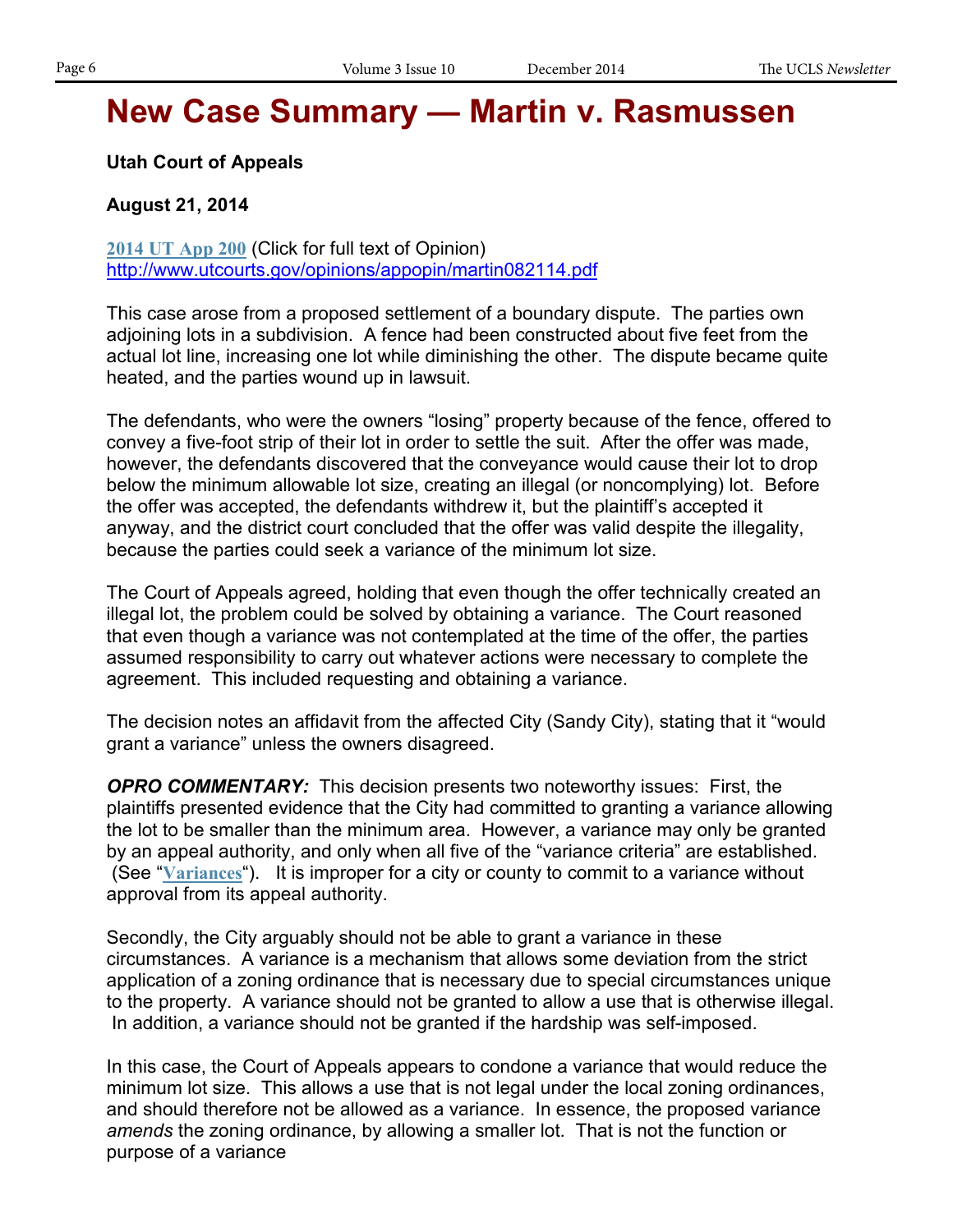## **RETIREMENT BUREAU OF LAND MANAGEMENT Utah State Office Division of Lands and Minerals**



#### **M. Ross Workman, BLM Cadastral Surveyor, Has Retired As Of October 3, 2014.**

Ross served as the office lead for the Branch of Cadastral Surveys; coordinating and reviewing surveys of all kinds from the field surveyors; and other duties as assigned.

Ross was born and raised in Glendale, Utah; Graduated from Valley High, Orderville, Utah in 1960. He attended the College of Southern Utah, in Cedar City, then University of Utah.

In June of 1960, just out of High School, Ross **Which Company**<br>hogin working as a survey oid with the PLM begin working as a survey aid with the BLM, branch of Cadastral Surveys, executing surveys **EXECUTE STATE OF CALCER STATE OF UTAH.** From 1963-1965 served two years with the U.S. Army as a draftsman. He attended the University of Utah, majoring in Civil Engineering and Surveying.



In 1968 Ross became a permanent employee as a Jr. Party Chief. The first of January 1975 he moved with his family to the BLM Alaska State Office. For a short time that fall he spent three months in the Washington D.C. Office on a detail. In November 1976 Ross transferred to the Arizona State Office as the Chief of the Office Section of the Branch of the Cadastral Surveys. March 1978 he returned to the Utah State Office, becoming Chief of the Office Section. He became a registered Land Surveyor for the State of Utah in 1979.

During Ross's career as a surveyor he has traversed through the advancements of technology beginning with the mountain transit and the steel tape. Then the electronic distance meter (EDM) in 1974. The spring of 1996 Ross begin using GPS/RTK (Real Time Kinematics) doing surveys on the Nephi fire project.  $\frac{1}{2}$   $\frac{1}{2}$   $\frac{1}{2}$   $\frac{1}{2}$   $\frac{1}{2}$   $\frac{1}{2}$   $\frac{1}{2}$   $\frac{1}{2}$   $\frac{1}{2}$   $\frac{1}{2}$   $\frac{1}{2}$   $\frac{1}{2}$   $\frac{1}{2}$   $\frac{1}{2}$   $\frac{1}{2}$ Valley

Presently Ross is teaching the Public Land Survey System (PLSS) at the Salt Lake Community College, in the spring, and at the Utah Valley University in the fall.

### **Congratulations on your retirement.**



Answers to North Arrow Question 1=B; 2=E; 3=C, 4=A, 5=D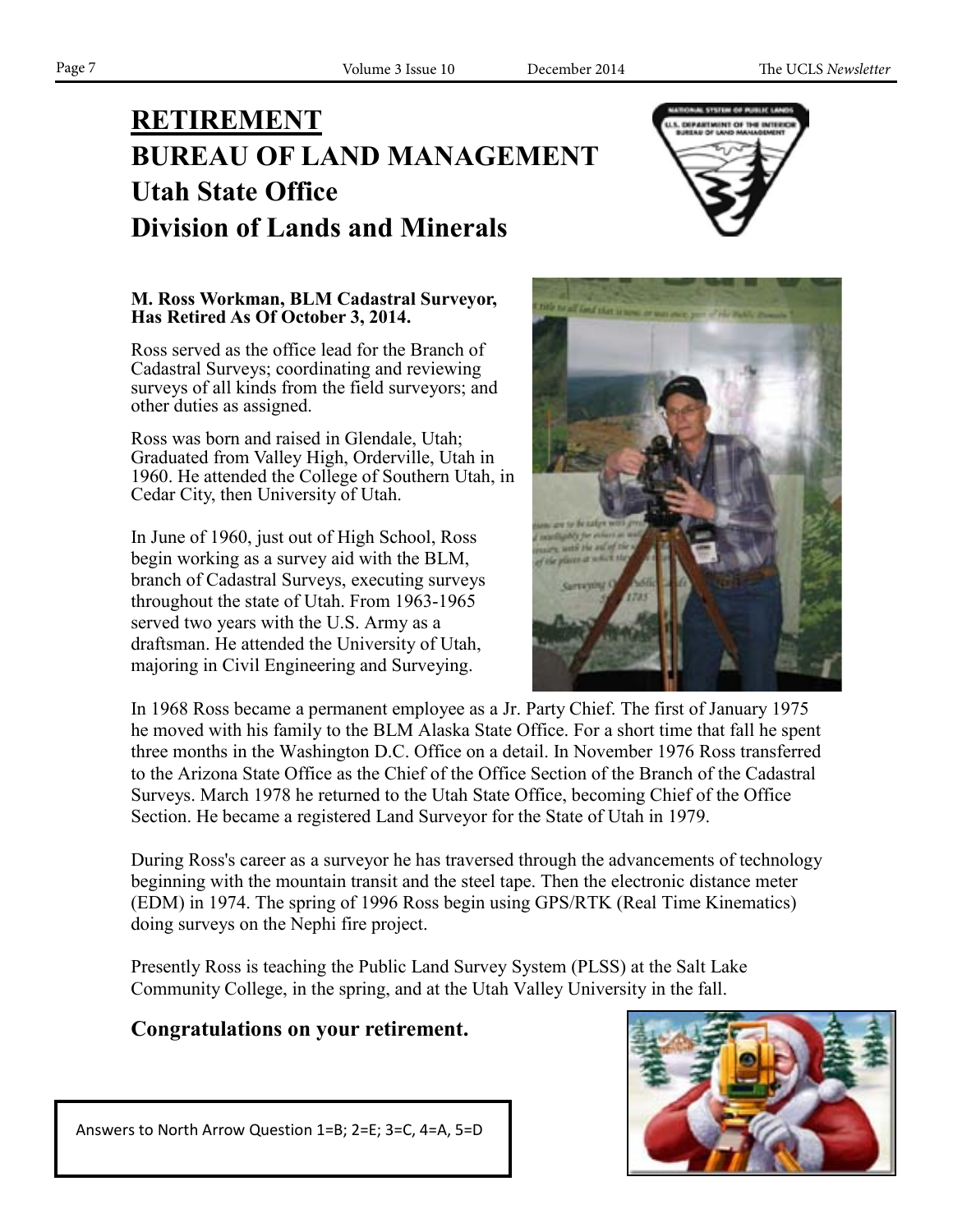#### **Getting to Know Our Members**

Name: **James A. Cox**

Residing at: **Lehi, Utah**

My spouse is **Claudia** and I am a parents of **5 children, 18 grandchildren and 6 great grandchildren.** My hobbies and/or interests include: **gardening, fishing and hunting, basketball, scouting, sports, family activities and reunions, furthering my education, and helping others.**

When I retire, I want to: I am retired from the Utah Department of Transportation and from private engineering. But I am an associate professor at Utah Valley University. I will spend time at hobbies if I retire.

I have been a member of the Utah Council of Land Surveyors since **Jan. 10, 1977** and wish they would **just continue to provide professionalism to the profession of surveying.**

My current employer is **Utah Valley University**

My position or title is **Associate Professor** and I am responsible for **Upper division classes in Construction Technologies.**

I have been employed by this company since **August of 2008** but have been involved in the surveying profession since **1964**.

I became a surveyor because: **I worked for Utah County, L.D. Green and Clyde R. Naylor as I attended Brigham Young University. Helped bring the State Plane Coordinate system to Utah County and Millard County. I helped start up two survey companies and later started Sunrise Engineering in Fillmore, Utah. As president of the company, I enjoyed the benefits of the profession. Sold my stock in the company in 1991.** During the past **25** years, the **satellite system GPS** has had the greatest impact on the surveying profession. However, during the next **20** years, I believe **Electronic technology will have the most influence on its future. In my opinion, the future of surveying is in construction, land and housing residential and commercial. The teaching of the concepts and principles are extremely essential.**



Name: **James J. Couts**

Residing at: **Roy, UT**

My spouse is **Kaelyn Couts** and I am a parent of **4 children.**

My hobbies and/or interests include: **Hobbies who has time for hobbies with work and 4 children? But I enjoy watching Notre Dame Football, and playing with my children.**

When I retire, I want to: **Travel the country and then the world with my beautiful wife.**

I have been a member of the Utah Council of Land Surveyors since **2008** and wish they would **decide if the organization is only for members to help promote the surveying industry. Pick a path and go down it.** My current employer is **Electrical Consultants, Inc.**

My position or title is **Survey Manager** and I am responsible for **overseeing the surveying for power delivery projects in over 10 states at any given time.**

I have been employed by this company since *2011* but have been involved in the surveying profession since **1994.**

I became a surveyor because **my father is a surveyor and a civil engineer, and as much as I tried to do other things, I always just came back to what I knew.**

During the past **5** years, **GIS** has had the greatest impact on the surveying profession. However, during the next **10** years, I believe **legislators/licensing agencies will have the most influence on its future.** 

In my opinion, the future of surveying is **going to be non-existent if we don't educate the public on what we really do and stop the profession "creep" into our licensed activities.**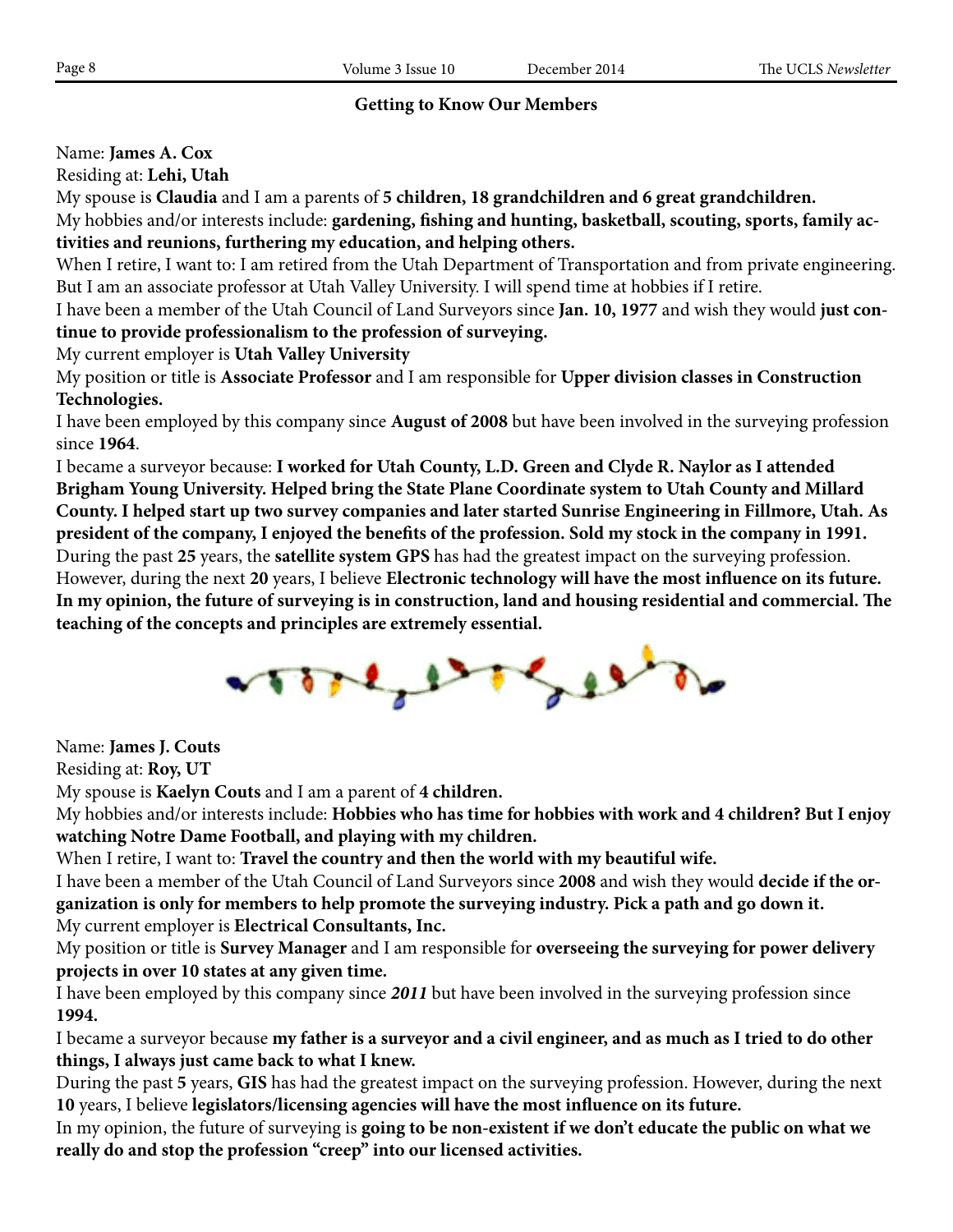## **The Bathtub Test**

It doesn't hurt to take a hard look at yourself from time to time, and this should help get you started.

During a visit to the mental asylum, a visitor asked the Director what the criterion was which defined whether or not a patient should be institutionalized.

"Well," said the Director, "we fill a bathtub, then we offer a teaspoon, a teacup and a bucket to the patient and ask him or her to empty the bathtub."

"Oh, I understand, said the visitor. "A normal person would use the bucket because it's bigger than the spoon or the teacup."

"No." said the Director. "A normal person would pull the plug. Do you want a bed near the window?

DID YOU PASS, OR DO YOU WANT THE BED NEXT TO MINE?



Give your smiles freely.



A smile cost nothing - but gives much.

A smile cannot be bought, begged, borrowed, or stolen, for it is something that is of no value until it is given away.

A smile enriches those who receive, without making poor those who give. It takes but a moment but the memory of it sometimes lasts forever.

None is so rich, or mighty, that they can get along without it. None is so poor but that they can be made rich by it. A smile brings rest to the weary, cheer to the discouraged,

sunshine to the sad and is nature's best antidote for trouble.

To the man who has none to give, give him one of yours, as none needs a smile so much as he who has none to give.

#### **November What is it**



 The first UCLS member to responded and correctly identify "the dog" was Frank Verucchi Jr. Frank's submission was received one minute earlier than Jason Felt's email. Accurate guesses by David Strong and James Cox soon followed.

 Newfy, the stuffed St. Bernard, is a legend in northern Utah. As the mascot of the Shooting Star Saloon in Huntsville, Utah, Newfy was once called the largest St. Bernard in the world at an estimated weight of over 300 pounds. When Newfy died, his guardian could not bear to part with his visage, so he had Newfy's head stuffed and mounted using the head of a grizzly bear as a model. Unfortunately, Newfy's mouth is slightly ajar and patrons often leave cigars and paper bills in the gaping jowls of the dog.

 As with any bar that has more than a century under its belt, the Shooting Star Saloon gives the drinker-eater a lot to contemplate. Paper money has been stapled to the ceiling and bad icons of bar art adorn the front counter. Various magazines and newspapers have labelled The Star Burger as the Best Hamburger in the West.